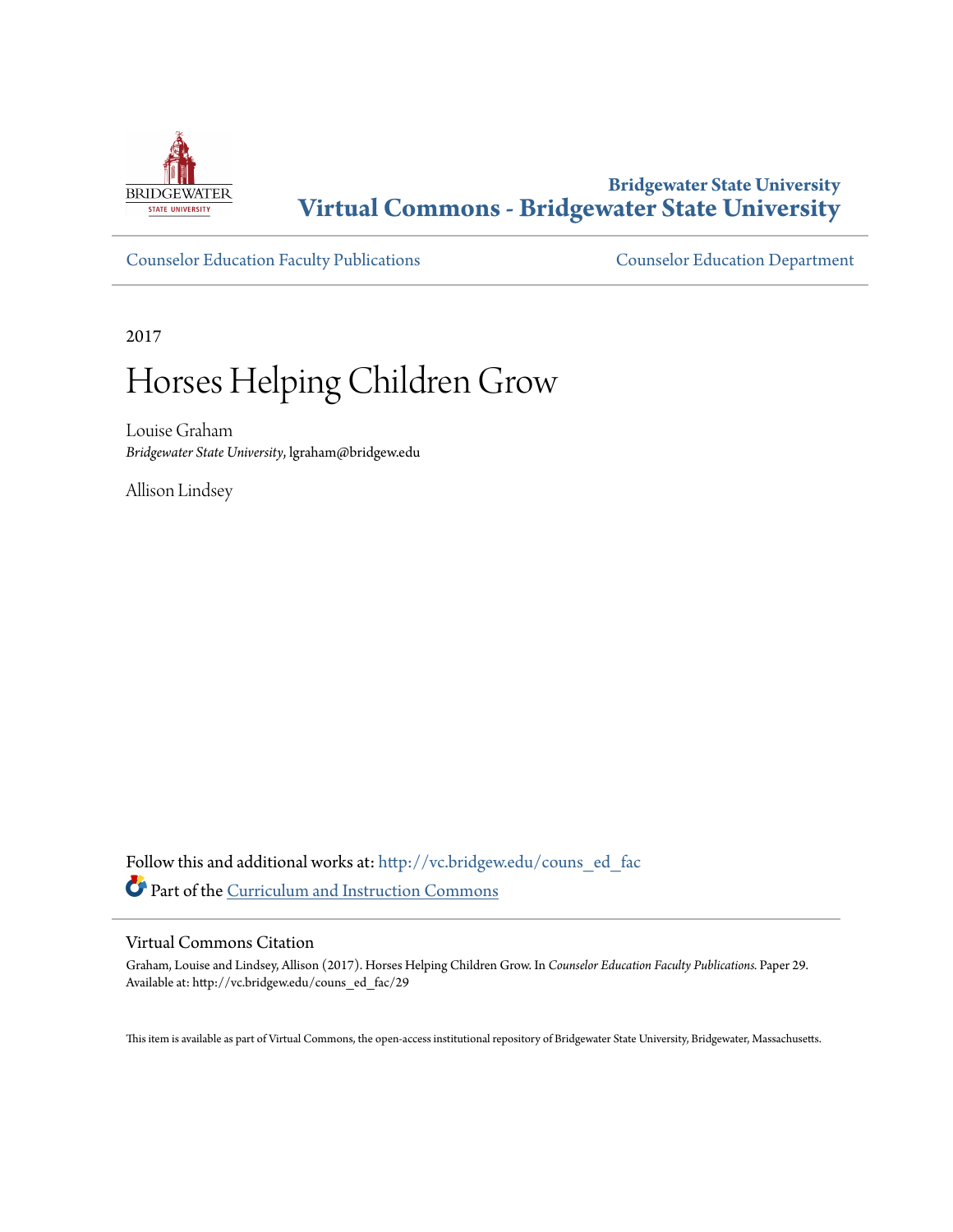# **Horses helping children grow**

Louise B. Graham Bridgewater State University

Allison Lindsey Bridgewater State University

# **ABSTRACT**

A review of Animal-Assisted Therapy and related terms such as *Animal-Assisted Activities* is presented as an introduction to the exploration of additional equine applications with children. Animal-Assisted Therapy has been studied, but Animal-Assisted Activities with children facing normal developmental struggles has not received much attention. Definitions and research for various animal activities and therapies are reviewed. Subsequent focus will be on equines helping children via Animal-Assisted Activities to meet normal developmental challenges. Creating parallels using a horse is an avenue to working with children, aiding them in the process of introspection, self-monitoring, self-efficacy, self-esteem, metacognitions, and overcoming angst associated with normal development hurdles. Horses can give accurate and unbiased feedback via their reactions to a child's behavior, thus increasing self-awareness of the impact of behavior on others. There are many different modalities utilizing equines, all of which have positive impacts on the individual.  $(143)$ 

Keywords: Equines, Children, Animal-Assisted Activities

Copyright statement: Authors retain the copyright to the manuscripts published in AABRI journals. Please see the AABRI Copyright Policy at http://www.aabri.com/copyright.html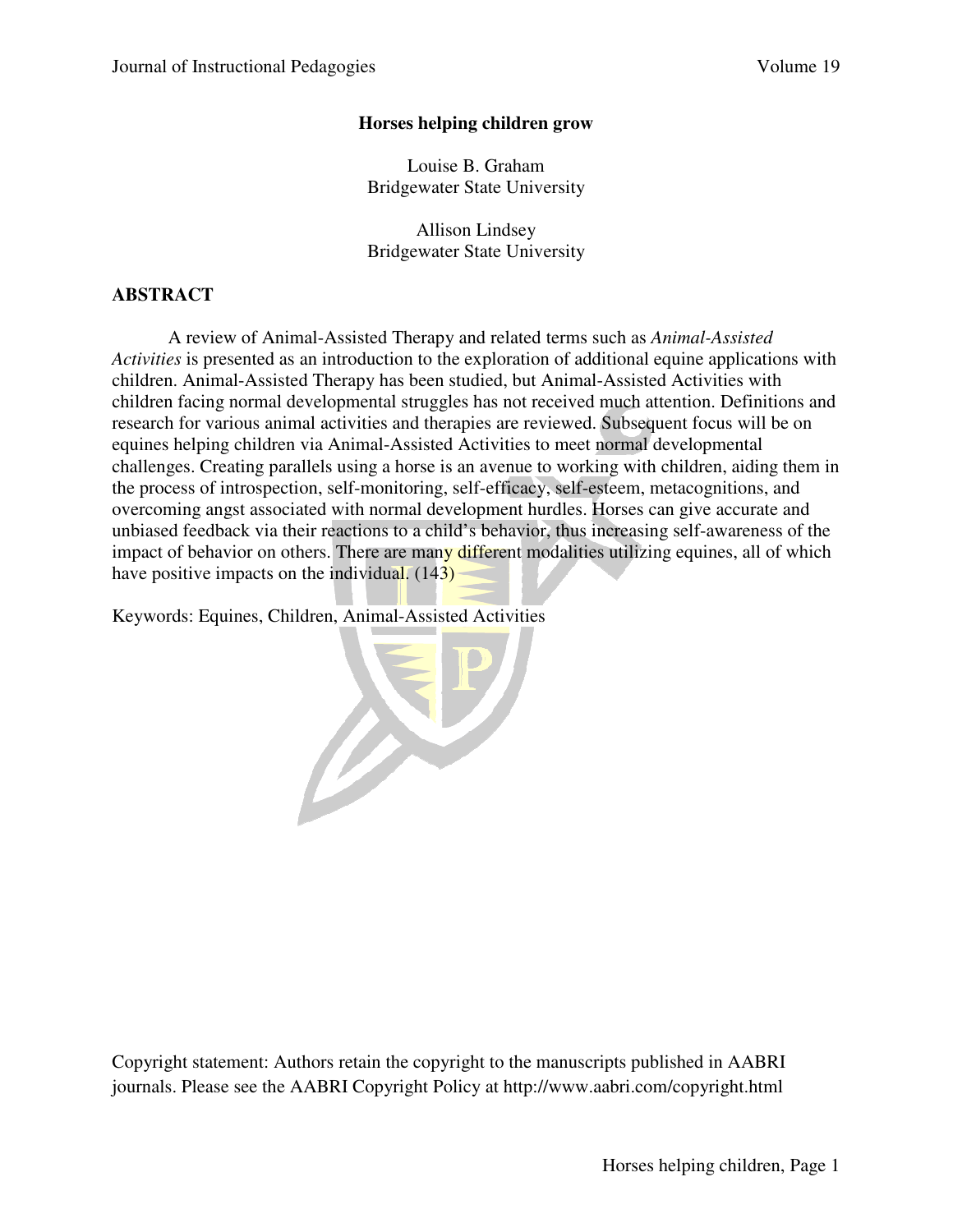#### **INTRODUCTION**

Animal therapy and activities take many forms, and are often discussed in relationship to children or individuals with physical and/or mental-health disabilities. This paper will review the various equine therapies, and will additionally address the value of equine-structured activities for improving the lives of children facing normal developmental hurdles. Definitions and descriptions of the different types of, and names for, the equine therapies and activities will lay the groundwork for the expanded use of horses with children.

#### **History of using animals in therapy**

There are a plethora of names used to describe interactions between humans and animals in therapy (Lentini & Knox, 2009). Animal-Assisted Activities (AAA) are activities that involve animals spending time and visiting with people (Delta Society, 1996). The Delta Society (1996) states that with AAA, the same activity can be executed with a variety of people, unlike an Animal-Assisted Therapy program, which is tailored to a specific individual or a medical condition. Animal-Assisted Therapy (AAT) is more focused. The Delta Society describes AAT as a "goal-directed intervention in which an animal that meets specific criteria is an integral part of the treatment process" (Fine, 2006, p. 264). In AAT, the therapist should have a well thoughtout plan for how working with the animal will make a difference in the life of the client when compared to a more conventional form of therapy. Equine Facilitated Psychotherapy (EFP) is a type of AAT: "Specifically, EFP is a planned treatment using the horse as an integral part of the psychotherapy process" (Lentini & Knox, 2009, p. 51). "In addition to the name Equine Facilitated Psychotherapy, also encountered in the literature were the titles Equine-assisted psychotherapy (EAP), equine assisted experiential therapy (EAET), Equine-facilitated therapy (EFT), Equine-assisted learning (EAL), Equine facilitated learning (EFL), therapeutic riding, psychotherapeutic riding, and hippotherapy" (Lentini & Knox, 2009, p. 51). In EFP, therapists with different styles work with horses and use various theoretical orientations as part of their therapy. Esbjörn (2006) reviewed the research and found that there was much variation in the ways in which therapists intellectualized EFP. There are many different ways in which EFP can be used, and many of the principles, theories, and even the methods of administering therapy can also vary. Some therapists practice therapy by providing riding instruction, while some focus on what it takes to care for, herd, or lead the animal (Lentini & Knox, 2009). Some practitioners of EFP work in group settings, while others focus on one individual in their approach to therapy. Most therapists use different blends of techniques that they feel work for them and their clients.

Animal-Assisted Therapy "was designed to promote improvement in human physical, social, emotional, and/or cognitive function; including thinking and intellectual skills" (Rothe, Vega, Torres, Soler, & Pazos, 2005, p. 374). Throughout history, many types of trained animals have played major roles in therapy. "Horses were used in the 1700s to assist in the therapy of a variety of diseases" (Beck & Katcher, 1996, p. 132). The first "documented case of Animal-Assisted therapy (AAT) appears in 1792 at the York Retreat in England" (Pichot & Coulter, 2007, p. 9). During this time, it was noted that animals would "enhance the humanity of the emotionally ill" (Beck & Katcher, 1996, p. 132). "Florence Nightingale is credited as the first clinician to study animals in health care" (Pichot & Coulter, 2007, p. 4). She saw that small animals had favorable results for her habitually ill patients (Nightingale, 1860). "Throughout history animals have been observed to improve motivation, self-control, and responsibility, as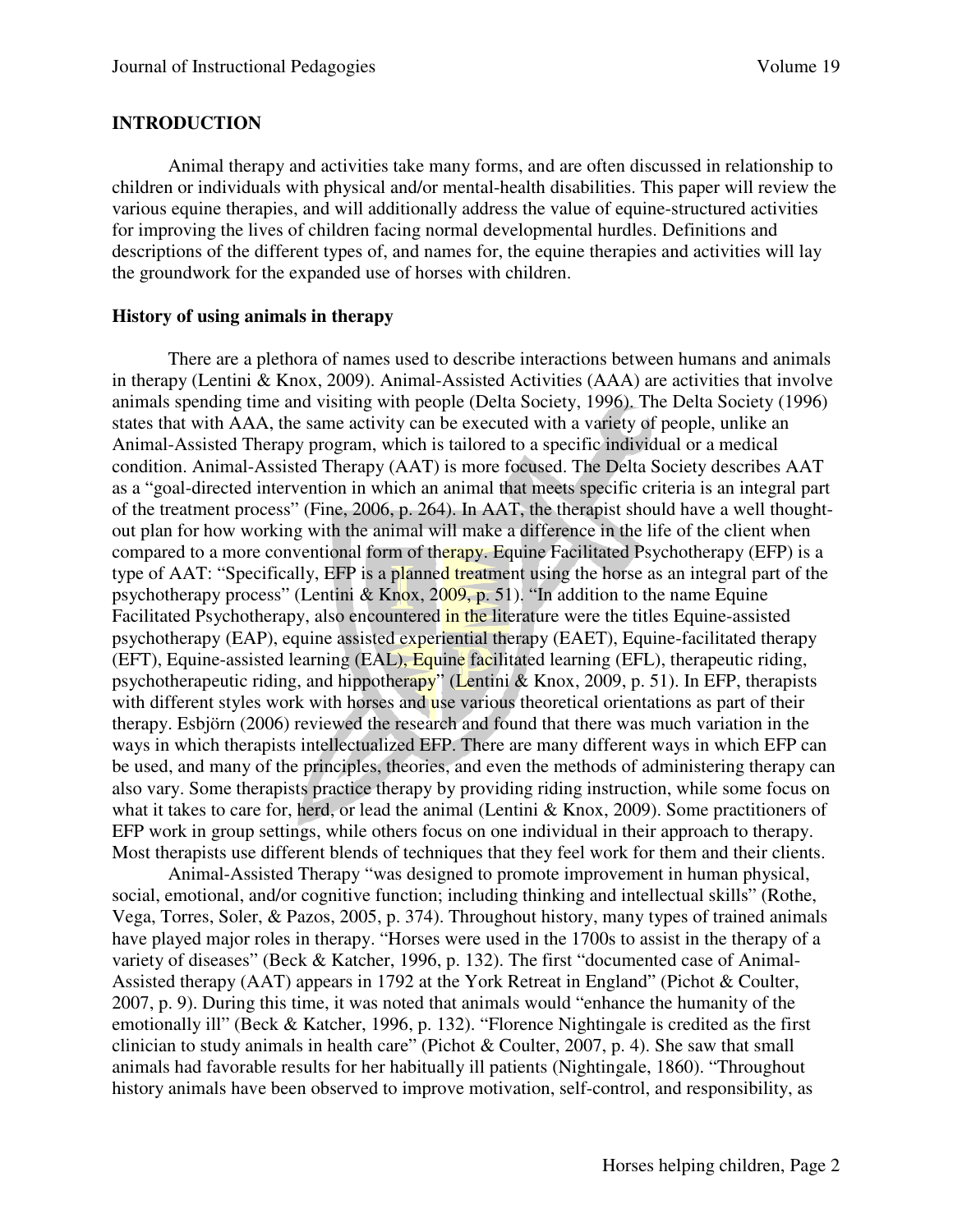well as numerous other mental and physical benefits" (Pichot & Coulter, 2007, pp. 9–10). One of the first studies found that people who owned pets lived longer than those who didn't own pets (Friedmann, Katcher, Lynch, & Thomas, 1980).

"Today domestic animals are routinely used in a variety of settings including schools, hospitals, nursing homes, mental health units, physician offices, prisons, and businesses" (Pichot & Coulter, 2007, p. 10). Further research suggests that animals also have the ability to reduce stress in children and adults (McNicholas & Collis, 1995; Serpell, 1996). Programs that use equine therapy are becoming much more common as we learn about additional benefits to individuals.

# **Equine-facilitated psychotherapy**

Equine-facilitated psychotherapy (EFP) is a form of Animal-Assisted Therapy that allows horses to be an integral part of the treatment of children, adults, and families that struggle with mental-health issues. This unique therapy provides opportunities to enhance self-awareness, develop feelings of self-love, and allow people to grow, progress, and heal (Nilson, 2004).

 This type of treatment is beneficial when trying to resolve unfinished business. Corey (1991) defines unfinished business as unexpressed feelings that are linked to memories carried into present life in ways that interfere with one's ability to function effectively (Klontz B., Bivens, Leinart & Klontz T., 2007). He suggests that the issue will stay present until an individual deals with the pent-up feelings (Corey, 1991). Experiential techniques help clients resolve unfinished business through re-experiencing significant life events and relationships, allowing them to work through unresolved conflicts and emotions to live more fully in the present (Klontz, et al., 2007).

 Licensed therapists who are also certified equine specialists facilitate equine therapy programs. Equine Assisted Growth and Learning Association (EAGALA) is the most wellknown organization to certify therapists. EAGALA (2015) composed the standards of excellence in equine-assisted psychotherapy, and is dedicated to improving the mental health of individuals, families, and groups around the world. In conducting equine therapy, the therapist may focus on experiential activities, not actual horseback riding, with a child client. The child may, for example, persuade the horse to engage in particular behaviors via activities that the activity leader designs for the pair. The child may pick up a horse's hoof to clean it, or cajole a horse to follow him or her in the pasture. As a child must convince a large animal to acquiesce to his or her desires, this may bring about a sense of mastery and increases self-confidence and selfesteem while promoting a feeling of being loved.

# **Animal-Assisted activities: A good fit for children**

Animal-Assisted Activities fit into a child's natural world. Pichot and Coulter (2007) suggest that at an early age, children are taught to love animals and associate them with positive and playful experiences. Animal characters are present in children's lives; they are on babies' toys, clothes, furniture, sheets, and many other objects. Adults animate and anthropomorphize stuffed animals during interactions with babies and young children (Pichot & Coulter, 2007). Children soon learn to associate animals with comfort, play, and home (Sussman, 1985). Animal characters in books teach children about toilet training, obeying mom and dad, looking both ways before crossing the street, and other necessities of life (Pichot & Coulter, 2007). Adults can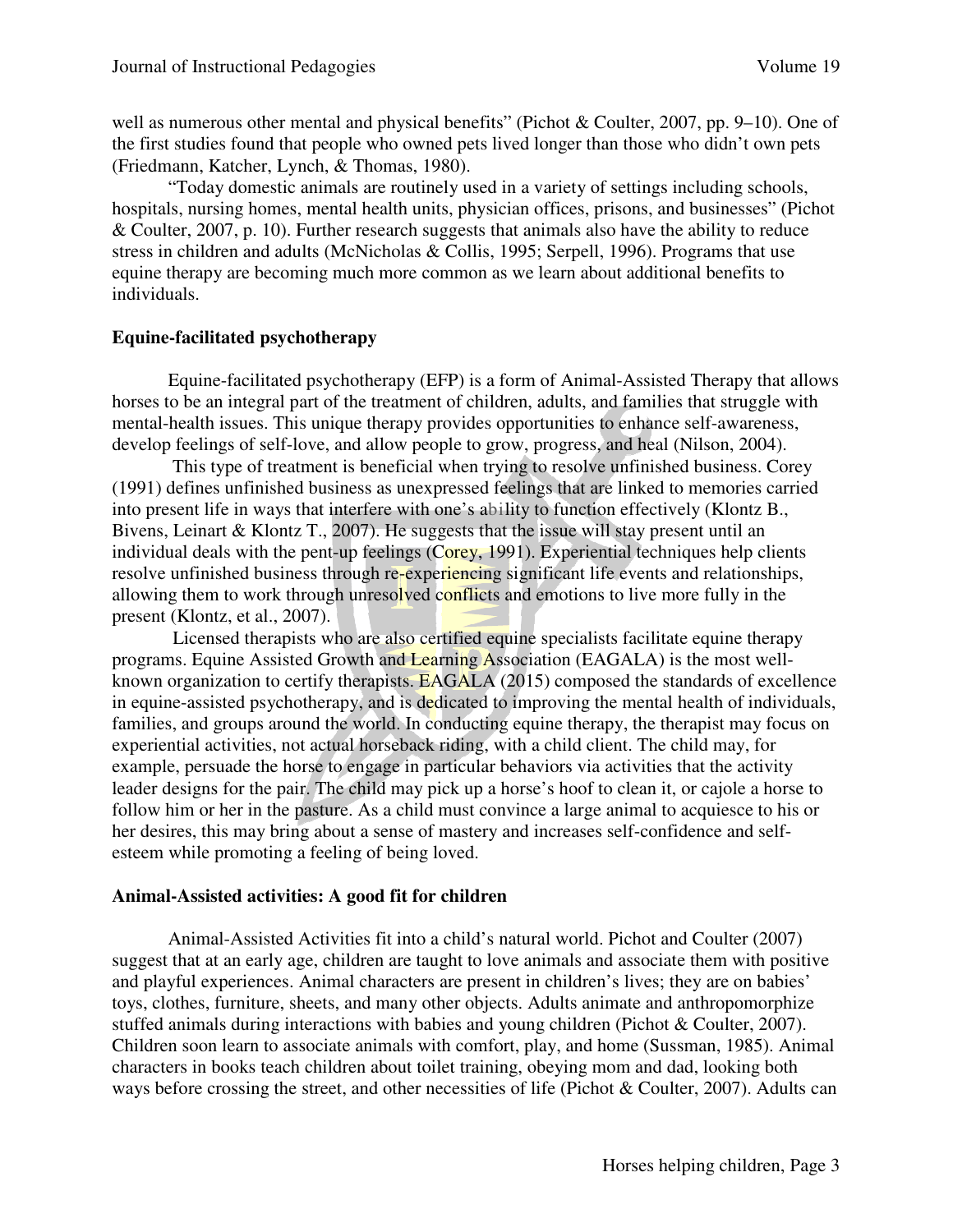teach life's lessons through parallels from animals' lives, and children readily understand and apply the embedded lessons. A therapy animal is an established and highly effective method to help children learn (Pichot & Coulter, 2007). As Berg and Steiner (2003) repeatedly stress, the key to working with children is to really hear them and to use mediums that are consistent with who the child is and how they best communicate. According to Berg and Steiner (2003), the underlying principle is to listen carefully to a child to learn as much as possible about the individual and how each one makes sense of the world in a unique way. According to Pichot and Coulter (2007), children who are more action oriented frequently benefit from working with therapy animals. Animal-Assisted Activities can be a helpful approach to working with children and their challenges in everyday life.

# **EAA and diabetes**

According to the national diabetes organization (2014), diabetes is a crisis in the United States of America. From 1990 to 2009, the rates per 100 of diagnosed diabetes in the United States population increased by 217% (from 0.6 to 1.9) for those aged 0–44 years and by 150% (from 5.0 to 12.5) for those aged 45–64. The prevalence of diabetes in 2012 identified 29.1 million Americans, or 9.3% of the population, had diabetes (diabetes.org, 2014). Eighty-six million people have prediabetes, and 9 out of 10 of those people are unaware of their condition. About 208,000 Americans under age 20 are estimated to have diagnosed diabetes. Each year 18,436 people under the age of twenty are diagnosed with diabetes. Children today are less physically fit and active than in earlier years, and their hearts and lungs are not as healthy as those of a middle-aged jogger (Papalia & Wendkos Olds, 1994). Sedentary and overweight children and adolescents would benefit from the exercise of walking a horse in their management of diabetes. Losing weight, eating healthy, and being active can cut the risk of developing diabetes in half for people who are prediabetic. Exercise helps with the control and management of diabetes by improving blood sugar control, boosting overall fitness, and reducing the risk of heart disease and stroke (Mayo Clinic, 2017).

For children with type-2 diabetes, working with horses provides numerous opportunities for physical activity. A horse must be retrieved from the pasture, walked to cool if sweaty, and returned to the pasture after the activity. Children brush the horses, shovel out the stalls, and push wheelbarrows full of manure out to the manure pile, all the while exercising, but without it being identified as such.

# **EAA and social support**

Social support is a generic term covering a variety of positive acts, interpersonal transactions, and social provisions that arise from social relationships and that are widely accepted to enhance human health and well-being (McNicholas & Collis, 2001). Samter (1994) distinguishes between social loneliness and emotional loneliness, the prior being an impoverished or absent social network whereas the latter is the absence of a particular type of close relationship. Shyness, low self-esteem, a lack of self-confidence, or deficits in communication skills may result in emotional loneliness. Animals are indirect providers of social support; The presence of a pet increases the number of positive social interactions between the handler and other people (McNicholas & Collis, 2001).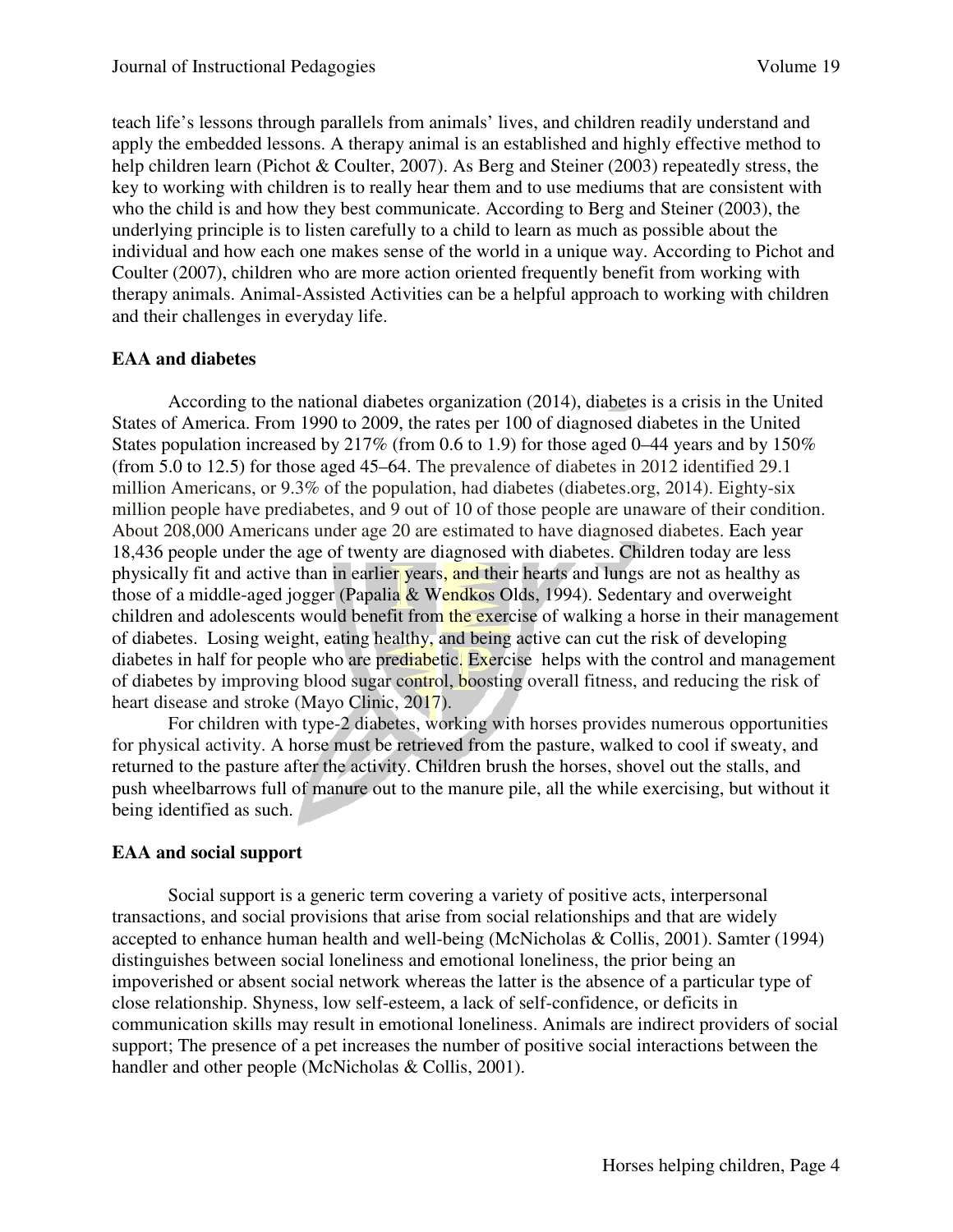Sports have been shown to improve cognitive and social development (Berk, 1991). Hart, Ladd, and Burleson (1990) indicate that there are two sources of self-esteem: how competent children think they are in various aspects of life, and how much social support they receive from other people. Learning equine skills can foster a self-image of competency. Noncompetitive peer group activities offer opportunities for enhancing relationships. Having children work together to clean a stall, brush a horse or retrieve horses from the paddock has the potential to act as a stimulus for children to learn to work together, create a division of labor, problem solve, and receive positive feedback from their peers.

 Humans have a desire to be needed and have some form of reciprocity in our relationships. Domesticated animals require our care for their survival. Horses are pack animals, and view their caregivers as part of their herd or pack when they live bereft of an equine group. Children who become a caregiver for a horse or have the opportunity to be involved in an equine-assisted activity experience being needed and loved, which may contribute to raising selfesteem, self-efficacy, initiative, and communication skills. The child–horse bond can develop the following qualities: mutual trust, respect, affection, empathy, unconditional acceptance, confidence, personal success, responsibility, assertiveness, communication skills, and selfcontrol (Rothe, et al., 2005). Some horses are loving, loyal animals, and give unconditional love to the caregiver. With such a horse, a child experiences unconditional acceptance and attention, thus potentially increasing self-worth and self-esteem. The horse can impart a sense of calm, security and reassurance of love and acceptance. The child must problem-solve and execute task completion while caring for and interacting with a horse. When a child observes the teacher, camp leader, or adult being kind, caring, and loving to an animal, and the animal responds with attention, this interaction implies that this person can be trusted. If the horse trusts *X*, then he or she must be trustworthy.

# **EAA physical and cognition development**

Rao and Seaton (2009) believe that team sports have become too competitive and often result in harsh criticism, which is damaging to young people's self-esteem. The reality of youth team sports is that only a few participants excel. Rao and Seaton (2009) recommend alternatives to team sports, advocating that children participate in noncompetitive movement activities that are more primitive than team sports, such as gross motor movement, or any movement that is not dangerous. Among adolescent boys, competence at sports is strongly related to peer admiration and is more important in their development of self-esteem than at earlier ages (Berk, 1991 p. 530). A child who is not particularly adept at physical activity may shy away from any physical activity in the traditional sense, but may be more at ease performing equine-care activities. The dynamic movement of a horse may increase balance, posture, flexibility, and gross motor control (Copeland, as cited in Granger & Kogan, 2006). A child who is "clumsy" or has poor coordination may increase these skills by riding. Of course, a child's preconceived cognitions regarding horses will set the stage for the equine and child interaction, and equines may not be a good fit for all children.

Piaget's Intellectual stage of Operational thinking is closely linked to experience (1952). Children's thinking is tied to the here and now, and conservation can be learned by measuring food for the horses, feeding, and watering them. Children can be given different shaped containers to measure out the same amount of liquids to learn conservation. Rao and Seaton (2009) believe that schools are better suited to girls' natural being than boys', because teachers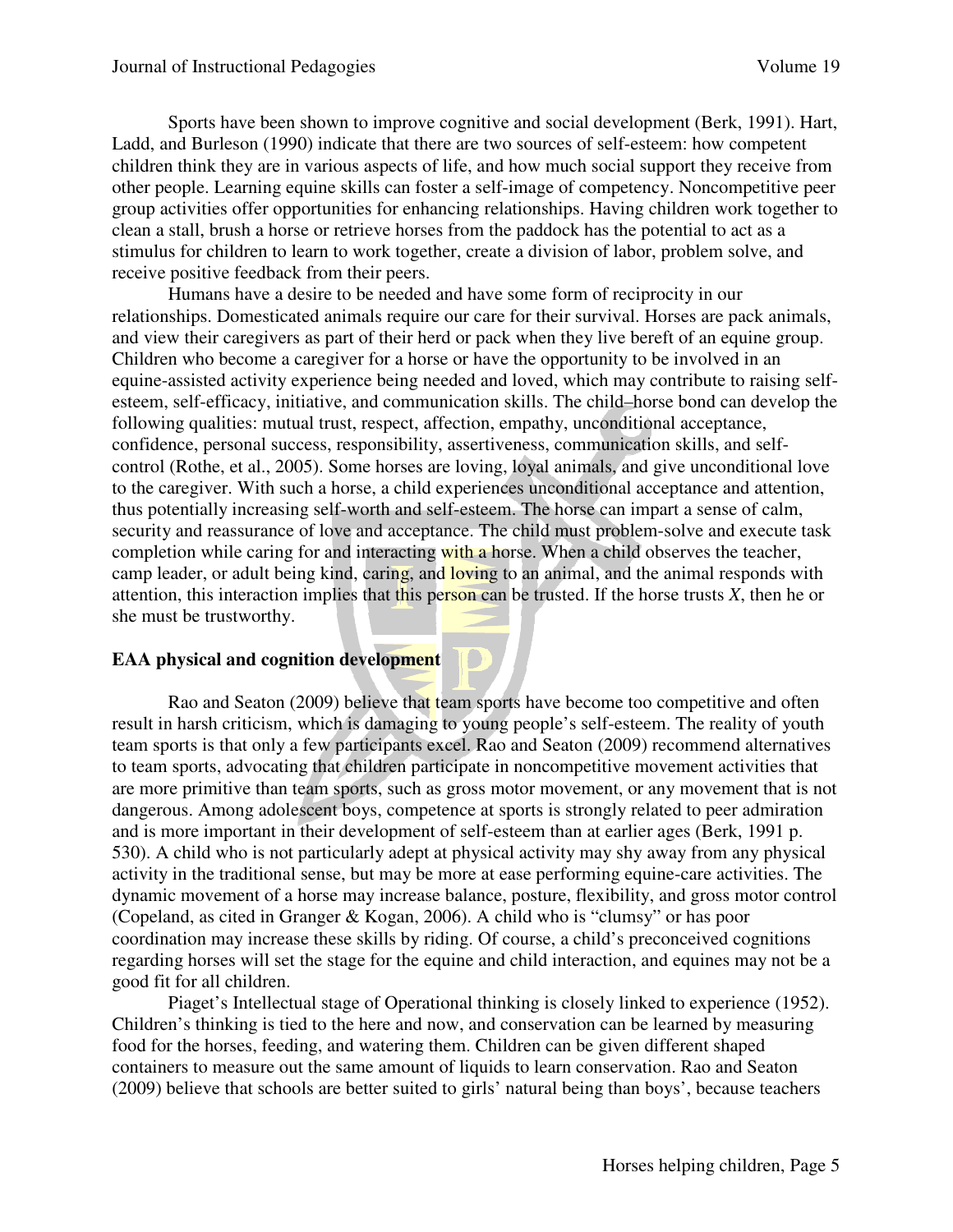expect children to sit still and pay attention for long periods of time. Boys are more likely to have difficulty with focusing, and sitting still due to their higher energy levels and stylistic differences (Rao & Seaton, 2009). Boys may have a preference for hands-on activities, tactile learning, and physical movement (Rao & Seaton, 2009).

Children who use mnemonics may see an increase in memory capacity. The use of mnemonics aids learning the body parts of a horse and makes memory practice fun. The mentor can introduce metaphors by commenting on the behaviors and actions of the horse. Most children in the Operational thinking stage do not appreciate metaphors and similes until they reach adolescence, when thinking becomes symbolic and they begin to think about thinking (Elkind, 1981). The child can be asked what he or she thinks the horse is feeling or thinking when the animal displays a particular behavior. Elkind states that adolescents can conceptualize and attribute motives to their parents and others (1981). They might be asked to surmise what they think might have prompted a particular response to their own behavior from the horse. They can be asked to write a story from the horse's point of view, with the horse telling the story. This in turn can serve as feedback for the child regarding the impact of their behavior on others. The activity leader can transition into formal operational thought by asking children to think of general principles for interacting with horses.

A child may be asked to devise a plan to care for a horse over the course of the day, thus promoting the frontal lobe skills of planning and organizing. Many times the activities have to be changed from the original plan, and this can promote resiliency in children. For instance, a horse might run through an open gate and need to be caught, or might roll in the mud just after being groomed. The reality of being able to adhere to schedules will be challenged, and a child can gain an understanding of what he or she can accomplish, as well as a realization of the need for flexibility (Rothe, et al., 2005, p. 379).

 Children may be reticent to read aloud if they have difficulty reading or pronouncing words, or are shy. A reading enrichment program, "Barks and Books" inspires tentative readers and improve their reading and communication skills by reading aloud to animals. The Reading Education Assistance Dogs (R.E.A.D.) program employs volunteer, registered therapy animals and their owners who visit schools, libraries, and many other settings as reading companions for children. Miniature horses are often used in this capacity in place of dogs. Mathematics skills can be practiced by asking children to calculate how long it would take to ride to a particular place if it is *x* miles away and the horse walks at a particular rate. Children can be asked to place poles on the ground that the horses will step over; they must measure the horse's stride and then calculate the distance apart to correctly place the poles. Writing skills can be practiced if children are asked to write about their favorite horse.

# **Skill acquisition**

A person must acquire new abilities in order to properly care for a horse. A child may experience bonding via the process of acquiring these new abilities and skills. The child is put at ease by being told that acquiring new skills will take time. It is also important that the child understands that it is all right if they don't get everything correct the first time by providing a safe environment in which they can make mistakes. The adult can validate feelings of panic, defeat, or apprehension while simultaneously working on coping techniques. A child's confidence often increases as he or she improves and gets better at caring for the horse. A child may pick a task with which they have less experience in order to challenge him- or herself. For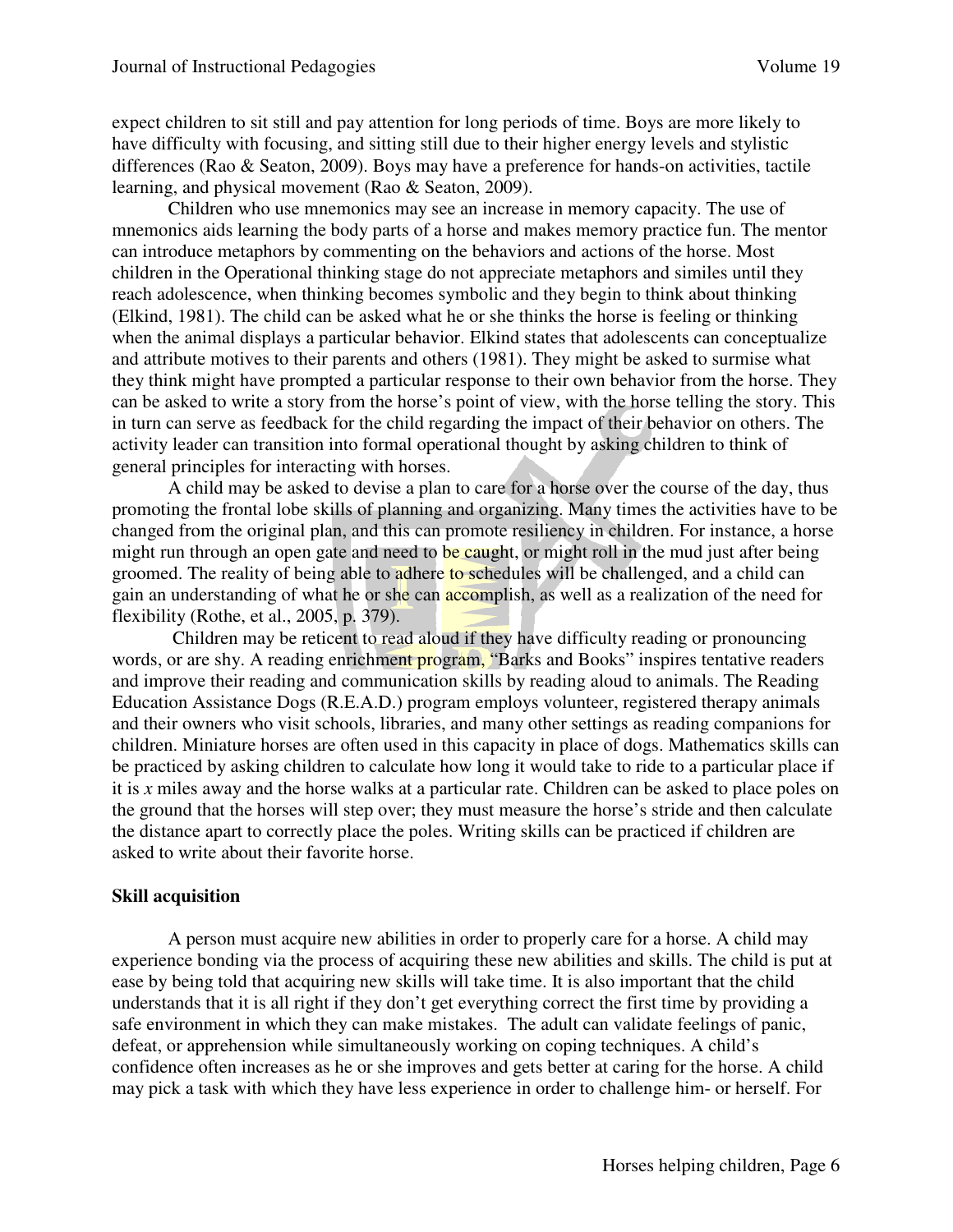example, walking a horse on a halter requires coordination, planning, and effective communication with the animal. Often children and even adults fear that the horse will step on their feet as they walk with the horse. The professional can offer assistance as needed to the child, and may speak with the child about thoughts or feelings that arise during the activity. Children may become independent in their own hair washing after learning to wash a horse's mane. Feeding horses can become a matter of understanding weights and measurements, fractions, and quantities.

# **EAA and self esteem**

Equine activities may increase self-esteem by allowing one to understand how to impact another being in a positive way. A child identifying with a powerful, 1100-pound horse may develop an increased sense of self. When the horse reacts to a child's guidance, the horse gives over some power to that child. In this situation, the adult can have an outside perspective and can watch, remark, and educate the child in both verba1 and nonverbal communication skills. An adult providing feedback about mastery-oriented attributions regarding ability increases selfesteem (Berk, 1991). There are many instances when nonverbal communication learned by working with a horse can be translated to human relationships and elicit a transformation in the child. "Empathy is developed through a special communication of cooperation and care, and a sense of identification develops between horses and people" (Rothe, et al., 2005, p. 381). Some children may have developmental issues because of a lack in a parent's ability to successfully exhibit love and affection. Children need to give and receive love without restriction in order to grow and develop their own identities. The company of a horse can provide a child with unconditional love. When children work with horses, they also learn about body placement in relation to others, and may become more aware of dangerous situations and what to do in order to improve their circumstances (Dyer, 2000).

# **EAA and anxiety**

Working effectively with a horse involves patience, forgiveness, reliability, understanding, and care. A child can see a clear picture of equine response to anxiety through observation of herd behavior (Beck & Katcher, 1996). When horses sense danger, they initially respond with heightened alertness, then abandon activities in order to check the environment, and will then flee if the situation seems too dangerous (Rothe, et al., 2005, p. 379). These situations result in a specific behavior followed by either fleeing or returning to the original activity. Horses are animals of prey and startle and frighten easily. Children may identify with the emotions the horse displays, and this can serve as an avenue for discussion of emotions and responses to emotions. Children can problem-solve means of calming the horse that can be directly translated to themselves. This experience "allows the projection of a child's wants, needs and behaviors through the horses" (Rothe, et al., 2005, p. 375).

Children can be given challenge activities to guide the horse to overcome an anxiety provoking situation. For example, a horse might shy at a shiny object on the ground. The adult would ask the child what he or she might do to help the horse overcome that fear. The resulting learning experience could be quite enlightening for the child in regard to their own fears and apprehensions.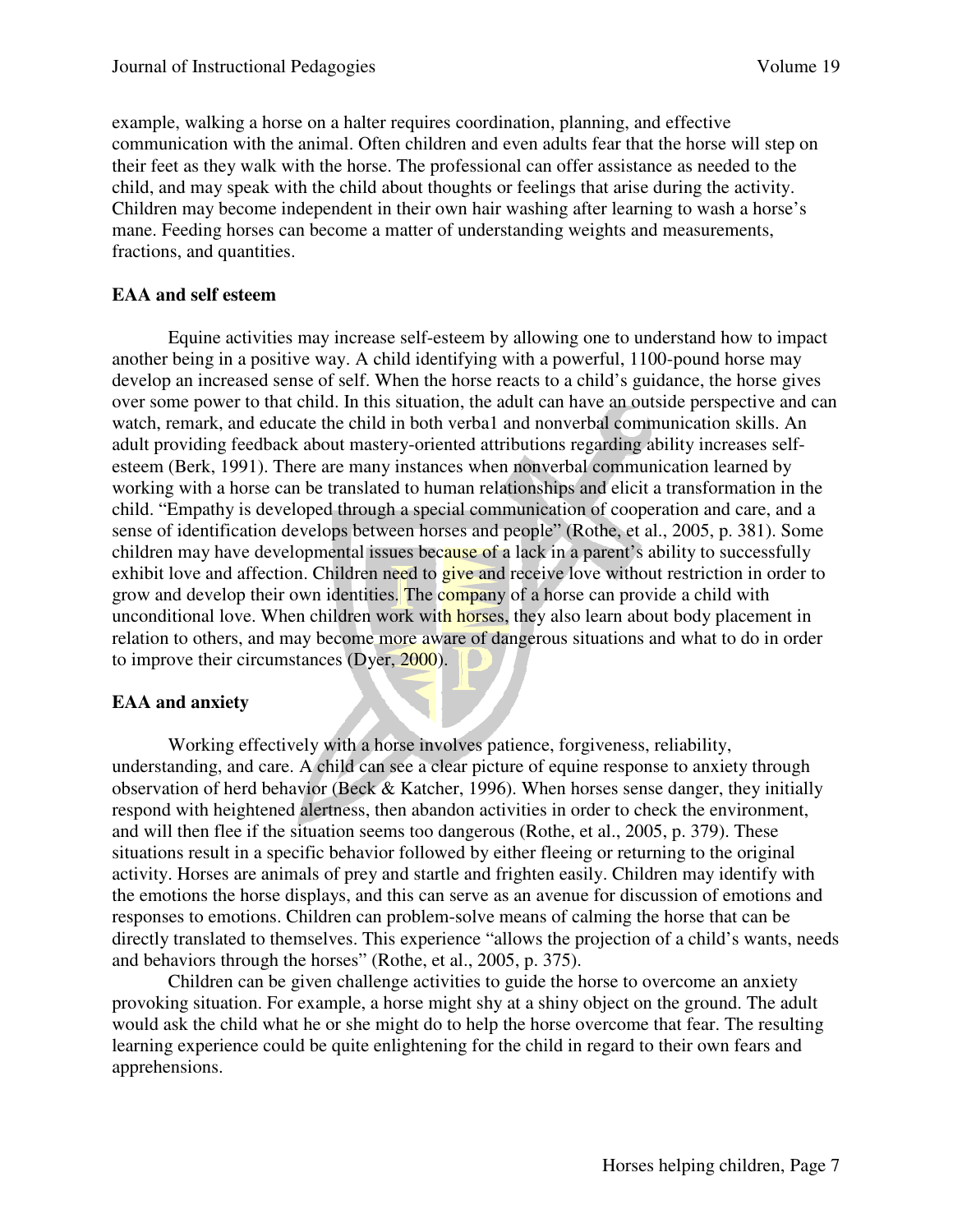Shy children experience heightened levels of anxiety in social and novel situations. Friedmann, Locker, & Lockwood (1990) write that stress-moderating benefits from the presence of a friendly animal can be derived without pet ownership. Animal introduction increases parasympathetic nervous system arousal, and reduces blood pressure, heart rate, and cortisol levels (Barnes, et al., 2007). Barker, Knisely, McCain, and Best (2005) measured serum cortisol, epinephrine, norepinephrine, salivary cortisol, salivary IgA and lymphocyte counts before and after interacting with a therapy dog, and they found that a reduction can occur in as few as five minutes. A major developmental task for children 6–9 years of age is managing fear. As they become more aware of other people and of themselves and have a strong desire to be accepted by peers, they can become fearful of making mistakes, looking foolish, or being embarrassed. These fears may inhibit them from trying new things (Schaefer & DiGeronimo, 2000). Horses will not criticize, laugh at, or make fun of the child. Children can experience a positive growth experience overcoming fears and meeting the new challenge of working with the equine.

Horses form strong bonds with their caregivers, and will often greet an individual with a welcoming neigh. Working with a sensitive horse can provide an opportunity for an adult to instill new skills in a child (Bates, 2002; Roberts, Bradberry, & Williams, 2004). Children who typically struggle with physical and emotional intimacy are often able to accept such intimacy from a horse, and because of that experience, are able to transfer newly acquired skills to their daily lives.

Equine activities address a variety of mental-health and human-development needs, including behavioral issues, attention deficit disorder, substance abuse, eating disorders, abuse, trauma, depression, anxiety, relationship problems, and communication challenges (EAGALA, 2015). The literature contains a plethora of articles on horses helping with mental health and physical disabilities. The value of equines with children grappling with normal developmental challenges is scarce. Just as we know that sports and youth organizations, such as scouting programs, can aid children in their development, the use of equines to assist with these developmental tasks has been underrepresented. The basis of these activities is that because horses behave similarly to human beings in their social and responsive behavior, it is easy for children to establish a connection with them. While there are many different modalities involving equines, all have been found to have positive impacts on humans.

# **EAA and Suggestions for further study**

 Ethology is defined as the observational, often comparative study of animal and/or human behavior (Turner, 2006, p. 487). Turner (2006) believes that most studies are concerned with the biological basis of behavior but that the human–animal bond is an important area for study. Turner (2006) also notes that while there have been many studies investigating the differences in the human–animal interaction with humans of varying ages and genders, nearly all of the studies have been with dogs and cats. More research on human–equine interaction should be explored. Breed and gender differences in equines should be explored for potential relational differences with children; gelded equines have been employed, but mares are not spayed as are canines and felines. The age of a horse should be investigated as a variable, as should whether the equine is the sole horse in the barn, or part of a stable. Socialization in animals is a significant factor in connection with their often unique ability to interact with humans.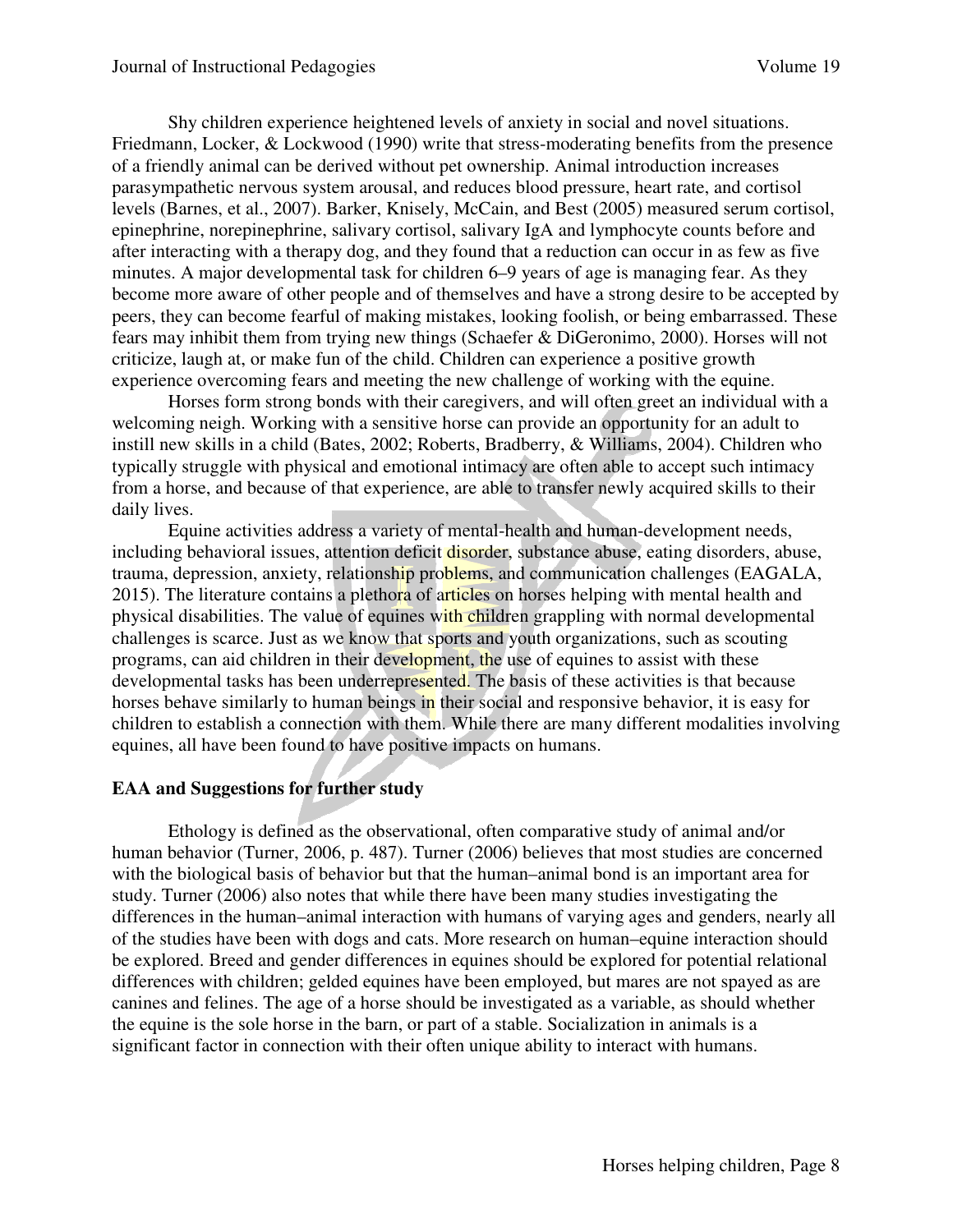# **REFERENCES**

- American Diabetes Association (2016). Statistics about diabetes. Retrieved from http://www .diabetes.org/diabetes basics/statistics
- Barker, S. B., Knisely, J. S., McCain, N. L., & Best, A. (2005). Measuring stress and immune response in healthcare professionals following interactions with a therapy dog: A pilot study. *Psychological Reports, 96*(3), 713–729. doi:10.2466/pr0.96.3.713-729
- Barnes, V. A., Davis, H., & Treiber, F. A. (2007). Perceived stress, heart rate, and blood pressure among adolescents with family members deployed in Operation Iraqi Freedom. *Military Medicine, 172*(1), 40–43*.*
- Bates, A. (2002). Of patients & horses: Equine-facilitated psychotherapy. *Journal of Psychosocial Nursing and Mental Health Services, 40*(5),16–19. doi:10.3928/0279-3695- 20020501-14
- Beck, A. M., & Katcher, A. H. (1996). *Between pets and people: The importance of animal companionship.* West Lafayette, IN: Purdue University.
- Berg, I. K., & Steiner, T. (2003). *Children's solution work*. New York: Norton.
- Berk, L. E. (1991). *Infants, children, and adolescents.* Allyn and Bacon: Boston.
- Corey, G. (1991). *Theory and practice of counseling and psychotherapy* (4th ed.). Pacific Grove, CA: Brooks/Cole.
- Delta Society (1996). *Standards of practice for animal-assisted activities and animal-assisted therapy.* Renton, WA: Delta Society.
- Dyer, D. A. (2000). *Every child's dream: Horses helping kids grow up, a parent's guide*. Blacksburg, VA: Advantage ReSource.
- EAGALA (2015). Equine Assisted Growth and Learning Association. Retrieved from http://www.eagala.org
- Elkind, D. (1981). *The hurried child: Growing up too fast too soon.* Reading, MA: Addison-Wesley.
- Esbjörn, R. J. (2006). When horses heal: A qualitative inquiry into equine facilitated psychotherapy (Doctoral dissertation). Available from ProQuest Dissertations and Theses database. (UMI No. 3213087)
- Fine, A. H. (Ed.). (2006). *Handbook on animal-assisted therapy: Theoretical foundations and guidelines for practice*. San Diego, CA: Academic Press.
- Friedmann, E., Katcher, A. H., Lynch, J. J., & Thomas, S. A. (1980). Animal companions and one-year survival of patients after discharge from a coronary care unit. *Public Health Reports*, *95*(4), 307–312.
- Friedmann, E., Locker, B. Z., & Lockwood, R. (1993). Perceptions of animals and cardiovascular responses during verbalization with an animal present. *Anthrozoös, 6*(2), 115–134.
- Granger, B. P., & Kogan, L. R. (2006). Characteristics of animal-assisted therapy/activity in specialized settings. In A. H. Fine (Ed.), *Handbook on animal-assisted therapy: Theoretical foundations and guidelines for practice* (2nd ed., pp. 263–285). San Diego: Academic Press.
- Hart, C. H., Ladd, G. W., & Burleson, B. R. (1990). Children's expectations of the outcome of social strategies: Relations with sociometric status and maternal disciplinary styles. *Child Development, 61*(1), 127–137.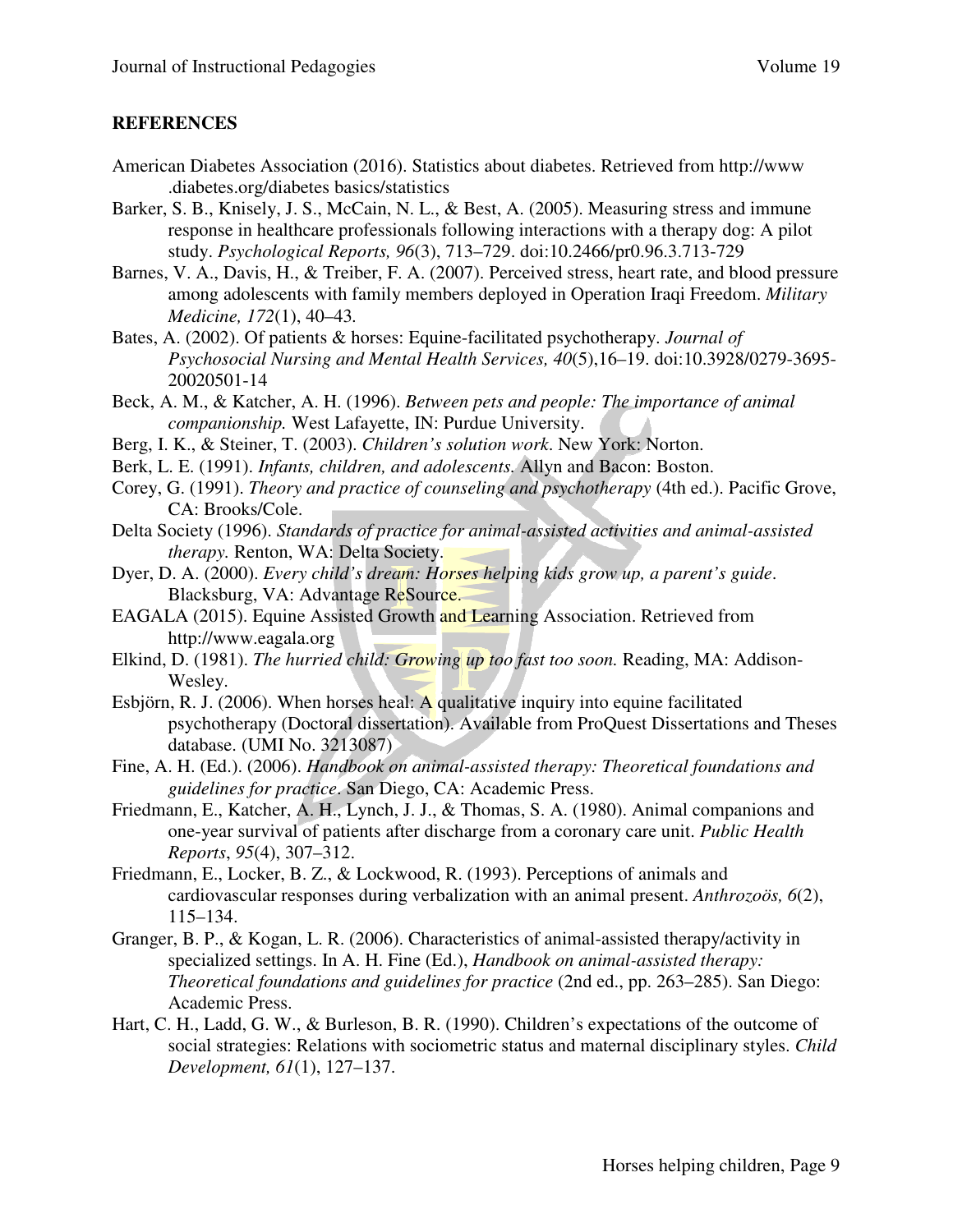- Hines, L., & Fredrickson, M. (1998). Perspectives on animal-assisted activities and therapy. In C. C. Wilson & D. C. Turner (Eds.), *Companion animals in human health* (pp. 23–39). Thousand Oaks, CA: Sage.
- Klontz, B. T., Bivens, A., Leinart, D. & Klontz, T. (2007). The effectiveness of equine-assisted experiential therapy: Results of an open clinical trial. *Society and Animals*, *15*(3), 257– 267. doi:10.1163/156853007X217195
- Lawrence, E. A. (1984). Human relationships with horses. In R. K. Anderson, B. L. Hart, & L. A. Hart (Eds.), *The pet connection: Its influence on our health and quality of life* (pp. 38– 43). Minneapolis: University of Minnesota.
- Lentini, J. A., & and Knox M. (2009). A qualitative and quantitative review of equine facilitated psychotherapy (EFP) with children and adolescents. *The Open Complementary Medicine Journal*, 1, 51–57. doi:10.2174/1876391X00901010051
- Mayo Clinic Staff (2015). Diabetes and exercise: When to monitor your blood sugar. http://www.mayoclinic.org/diseases-conditions/diabetes/in-depth/diabetes-and -exercise/art-20045697
- McNicholas, J., & Collis, G. M. (1995). The end of a relationship: Coping with pet loss. In I. Robinson (Ed.), *The Waltham book of human–animal interaction: Benefits and responsibilities of pet ownership* (pp. 127–143). Oxford, UK: Pergamon.
- McNicholas, J., & Collis, G. M. (2001). Children's representation of pets in their social networks. *Child: Care, Health and Development, 27*(3), 279–294. doi:10.1046/j.1365 -2214.2001.00202.x
- Nightingale, F. (1860). *Notes on nursing: What it is, and what it is not.* New York: Appleton.
- Nilson, R. (2004). Equine-facilitated psychotherapy. *Perspectives in Psychiatric Care, 40*(2), 42.
- Papalia, D. E., & Wendkos Olds, S. (1994). *Human Development* (6th ed.). New York: McGraw-Hill.
- Piaget, J. (1952). *The origins of intelligence in children.* New York: International University.
- Pichot, T., & Coulter, M. (2007). *Animal-assisted brief therapy: A solution-focused approach*. Binghamton, NY: Haworth.
- R.E.A.D. Intermountain Therapy Animals. Retrieved from http://www.therapyanimals.org /Read\_Team\_Steps.html
- Rao, A., & Seaton, M. (2009). *The way of boys: Promoting the social and emotional development of young boys*. New York: Harper-Collins.
- Roberts, F., Bradberry, J., & Williams, C. (2004). Equine-facilitated psychotherapy benefits students and children. *Holistic Nursing Practice, 18*(1), 32–35.
- Rothe, E. Q., Vega, B. J., Torres, R. M., Soler, S. M. C., & Pazos, R. M. M. (2005). From kids and horses: Equine facilitated psychotherapy for children. *International Journal of Clinical and Health Psychology*, *5*(2), 373–383.
- Samter, W. (1994). Unsupportive relationships: Deficiencies in the support-giving skills of the lonely person's friends. In B. R. Burleson, T. L. Albrecht, & I. G. Sarason (Eds.), *The communication of social support: Messages, interactions, relationships, and community*, pp. 195–214. Thousand Oaks, CA: Sage.
- Schaefer, C. E., & DiGeronimo, T. F. (2000). *Ages & stages: A parent's guide to normal childhood development.* New York: Wiley.
- Schultz, P. N., Remick-Barlow, G. A., & Robbins, L*.* (2007). Equine-assisted psychotherapy: A mental health promotion/intervention modality for children who have experienced intra-